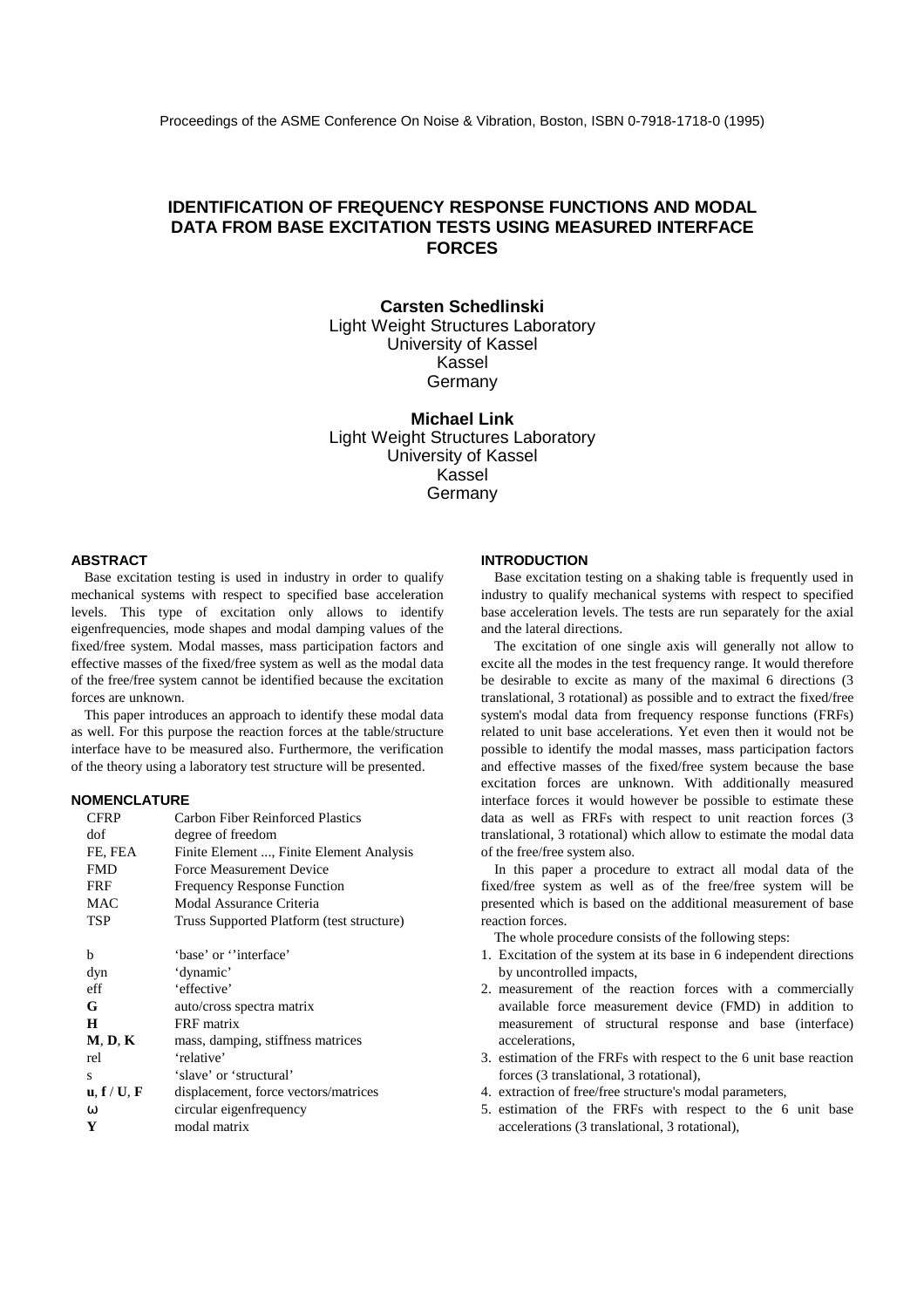6. extraction of fixed/free structure's modal parameters including effective masses.

This procedure was verified using a laboratory test structure representative for the structure of an aerospace component. Correlation with analytical predictions will also be presented in the paper.

#### **BASIC EQUATIONS FOR FRF ESTIMATION**

A discrete, linear, time invariant mechanical system with n degrees of freedom (dof) can be described by equation (1). Note that (1) in general describes a free system with no dofs restrained. A discrete, linear, time invariant mechanical system with n<br>degrees of freedom (dof) can be described by equation (1). Note<br>that (1) in general describes a free system with no dofs restrained.<br>**M**  $\ddot{u}(t) + D \dot{u}(t) + K u(t) =$ 

$$
\mathbf{M}\mathbf{u}(t) + \mathbf{D}\mathbf{u}(t) + \mathbf{K}\mathbf{u}(t) = \mathbf{f}(t)
$$
 (1)

| with | <b>M. D. K</b>                    | constant mass, damping and stiffness       |
|------|-----------------------------------|--------------------------------------------|
|      |                                   | matrices, $(n,n)$                          |
|      | $\mathbf{u}(t)$ , $\mathbf{f}(t)$ | displacement and force vectors (functions) |
|      |                                   | of time), $(n,1)$                          |

The equation of motion (1) described in the frequency domain is given by

$$
\mathbf{K}^{\text{dyn}}(j\omega)\mathbf{u}(j\omega) = \mathbf{f}(j\omega)
$$
 (2)

where the  $(n,n)$  dynamic stiffness matrix of the system is defined by

$$
\mathbf{K}^{\text{dyn}}(j\omega) = (-\omega^2 \mathbf{M} + j\omega \mathbf{D} + \mathbf{K})
$$
 (3)

The inversion of this equation yields the frequency response

with  $\mathbf{H}(j\omega) = [\mathbf{K}^{\text{dyn}}(j\omega)]^{-1}$ , frequency response function (FRF) matrix  $(4)$  $\mathbf{u}(\mathrm{j}\omega) = \mathbf{H}(\mathrm{j}\omega) \mathbf{f}(\mathrm{j}\omega)$ 

Equations (2) and (4) are the basis for deriving the estimation techniques described below which are themselves obtained from common FRF estimation methods presented for instance in the books of Ewins (1986) and Natke (1992).

## **Estimation of FRFs of the Free/Free System. Separation of Interface dof.**

In order to estimate FRFs of the free/free system we now focus on (4) and consider the free/free system to be restrained at  $n<sub>b</sub>$ given base interface dof (see figure 1 below).

Figure 1: Mechanical System, left: not restrained,

right: restraint at dof  $u_{b1}$  to  $u_{b3}$  (mounted on FMD)



Equation (4) can then be partitioned as follows

$$
\begin{bmatrix} \mathbf{u}_{\rm b}(j\omega) \\ \mathbf{u}_{\rm s}(j\omega) \end{bmatrix} = \begin{bmatrix} \mathbf{H}_{\rm bb}(j\omega) & \mathbf{H}_{\rm bs}(j\omega) \\ \mathbf{H}_{\rm sb}(j\omega) & \mathbf{H}_{\rm ss}(j\omega) \end{bmatrix} \begin{bmatrix} \mathbf{f}_{\rm b}(j\omega) \\ \mathbf{f}_{\rm s}(j\omega) \end{bmatrix}
$$
(5)

with  $\mathbf{u}_b(i\omega)$ ,  $\mathbf{f}_b(i\omega)$  base dof related quantities,  $(n_b,1)$  $\mathbf{u}_s(i\omega)$ ,  $\mathbf{f}_s(i\omega)$  slave dof related quantities,  $(n-n_b,1)$ 

### **Special Case: Base Excitation.**

For the special case of base excitation the forces at the slave dofs are equal to zero and only the  $n_b$  interface forces  $f_b(i\omega)$  are non zero. Thus (5) reduces to

$$
\begin{bmatrix} \mathbf{u}_{\text{b}}(j\omega) \\ \mathbf{u}_{\text{s}}(j\omega) \end{bmatrix} = \begin{bmatrix} \mathbf{H}_{\text{bb}}(j\omega) & \mathbf{H}_{\text{bs}}(j\omega) \\ \mathbf{H}_{\text{sb}}(j\omega) & \mathbf{H}_{\text{ss}}(j\omega) \end{bmatrix} \begin{bmatrix} \mathbf{f}_{\text{b}}(j\omega) \\ \mathbf{0} \end{bmatrix} = \begin{bmatrix} \mathbf{H}_{\text{bb}}(j\omega) \\ \mathbf{H}_{\text{sb}}(j\omega) \end{bmatrix} \mathbf{f}_{\text{b}}(j\omega) \\ \mathbf{f}_{\text{b}}(j\omega) = \begin{bmatrix} \mathbf{f}_{\text{b},1}(j\omega) & \mathbf{f}_{\text{b}}(j\omega) \\ \mathbf{f}_{\text{b},1}(j\omega) & \mathbf{f}_{\text{b},1}(j\omega) \end{bmatrix}^{\text{T}} \tag{6}
$$

The FRFs in  $(6)$  contain n<sub>b</sub>-columns of the free/free system's FRF matrix. Each of these columns can be used redundantly for identification of the free/free systems modal parameters.

Now, it can easily be seen that an estimation of FRFs directly from (6) can only be done for one-dimensional structures since in that case only one  $(n_b = 1)$  interface force exists. This represents the classical single point excitation case where all classical FRF estimation techniques may be applied. For two- and threedimensional cases however, the force vector contains  $n_b = 3$ respectively  $n_b = 6$  non-zero components which does not allow to resolve the FRF matrix from (6) unless the number of excitation directions is increased to  $n<sub>b</sub>$ .

## **Estimation of Frequency Response Functions.**

For  $n_b > 1$  **f**<sub>b</sub>(jω) cannot be inverted because of **f**<sub>b</sub>(jω) being a  $(n_h,1)$  vector. If we restrict ourselves to systems that are restrained in a statically determined way three possible cases may arise:

 $n_b = 1$ : 1-dimensional (1D) case, e.g. single point excitation of a structure with only one non zero interface force.

 $n_b = 3$ : 2-dimensional (2D) case, e.g. excitation of a symmetric test structure in one plane, such that only three interface forces are non zero. (If the structure in figure 1 is symmetric to the x-z-plane only three interface forces  $f_{b1}$ ,  $f_{b2}$  and  $f_{b3}$  will arise.)

 $n_b = 6$ : 3-dimensional (3D) case, excitation with all interface forces not equal to zero.

Providing  $n<sub>b</sub>$  linear independent interface force vectors resulting from  $n_b$  independent base excitation directions equation (6) can be extended to

$$
\begin{bmatrix} \mathbf{U}_{\text{b}}(j\omega) \\ \mathbf{U}_{\text{s}}(j\omega) \end{bmatrix} = \begin{bmatrix} \mathbf{H}_{\text{bb}}(j\omega) \\ \mathbf{H}_{\text{sb}}(j\omega) \end{bmatrix} \mathbf{F}_{\text{b}}(j\omega) \tag{7}
$$

with

 $\mathbf{U}_{\mathrm{b}}(\mathrm{j}\omega) = \left[\mathbf{u}_{\mathrm{b}}^{\mathrm{1}}(\mathrm{j}\omega) \mid \mathbf{u}_{\mathrm{b}}^{\mathrm{2}}(\mathrm{j}\omega) \mid ... \mid \mathbf{u}_{\mathrm{b}}^{\mathrm{n}_{\mathrm{b}}}(\mathrm{j}\omega) \right]$  matrix of base

displacements,  $(n_b, n_b)$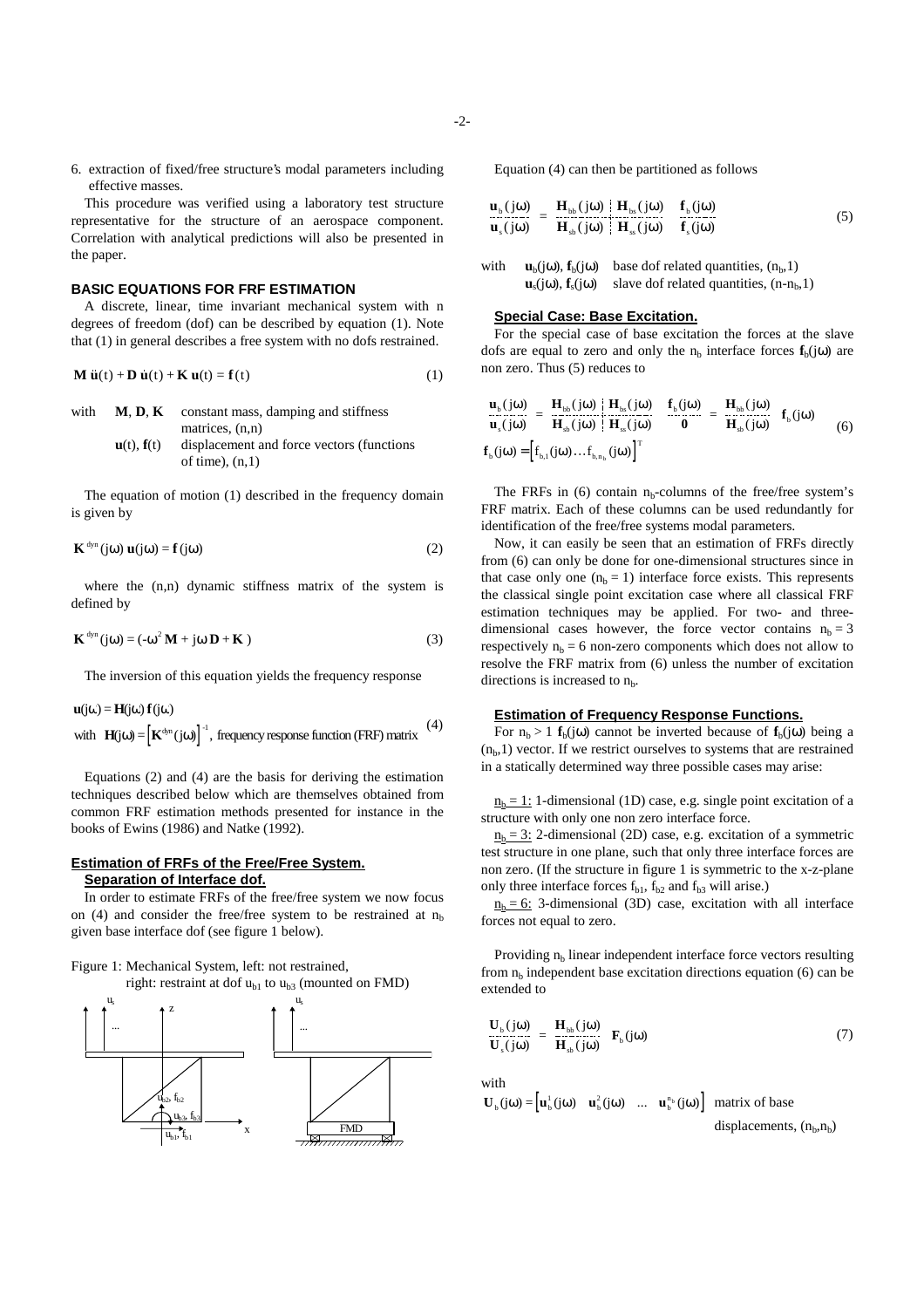$$
\mathbf{U}_{s}(j\omega) = \begin{bmatrix} \mathbf{u}_{s}^{1}(j\omega) & \vdots & \mathbf{u}_{s}^{2}(j\omega) & \vdots & \cdots & \vdots & \mathbf{u}_{s}^{n_{b}}(j\omega) \end{bmatrix} \text{ matrix of slavedisplacements, } (\mathbf{n} - \mathbf{n}_{b}, \mathbf{n}_{b})
$$
  

$$
\mathbf{F}_{b}(j\omega) = \begin{bmatrix} \mathbf{f}_{b}^{1}(j\omega) & \vdots & \mathbf{f}_{b}^{2}(j\omega) & \vdots & \cdots & \vdots & \mathbf{f}_{b}^{n_{b}}(j\omega) \end{bmatrix} \text{ matrix of interfaceforces, } (\mathbf{n}_{b}, \mathbf{n}_{b})
$$

i.e. the six linear independent vectors are arranged as columns of a matrix. The interface force matrix is now a non singular  $(n<sub>b</sub>,n<sub>b</sub>)$  matrix (if the excitation directions are independent) and can thus be inverted.

Because of noise on real test data the FRF submatrix will not be calculated by inversion of the interface force matrix. It is better to use the H1 method which reduces the error on the estimated FRF submatrix in a least square sense. Here the auto- and cross spectra are built with the conjugate complex transpose interface force matrix (superscript \*) and averaged over  $k = 1 ... r$  frames of measurement data (frame = data from one single excitation):

$$
\sum_{k=1}^{r} \left[ \frac{\mathbf{U}_{b} \left( j\omega \right)}{\mathbf{U}_{s} \left( j\omega \right)} \right]_{(k)} \stackrel{*}{\to} f_{b} \left( j\omega \right)_{(k)} = \left[ \frac{\mathbf{H}_{bb} \left( j\omega \right)}{\mathbf{H}_{ab} \left( j\omega \right)} \right] \sum_{k=1}^{r} \mathbf{F}_{b} \left( j\omega \right)_{(k)} \stackrel{*}{\to} f_{b} \left( j\omega \right)_{(k)} \tag{8}
$$

With the averaged auto- and cross spectra matrices (9)

$$
\mathbf{G}_{\text{FF}} = \sum_{k=1}^{r} \mathbf{F}_{\text{b}}(j\omega)_{(k)} \stackrel{*}{\mathbf{F}_{\text{b}}(j\omega)_{(k)}} \text{ (auto spectra matrix)}
$$
\n
$$
\mathbf{G}_{\text{UF}} = \sum_{k=1}^{r} \left[ \frac{\mathbf{U}_{\text{b}}(j\omega)}{\mathbf{U}_{\text{s}}(j\omega)} \right]_{(k)} \stackrel{*}{\mathbf{F}_{\text{b}}(j\omega)_{(k)}} \text{ (cross spectra matrix)}
$$
\n(9)

equation (8) yields

$$
\mathbf{G}_{\text{UF}} = \left[\frac{\mathbf{H}_{\text{bb}}(j\omega)}{\mathbf{H}_{\text{bb}}(j\omega)}\right] \mathbf{G}_{\text{FF}} \tag{10}
$$

Now the averaged auto spectra matrix can be inverted and the desired estimation result for the FRF submatrix of the free system is

$$
\left[\frac{\mathbf{H}_{\text{bb}}(j\omega)}{\mathbf{H}_{\text{sh}}(j\omega)}\right] = \mathbf{G}_{\text{UF}} \mathbf{G}_{\text{FF}}^{-1} \tag{11}
$$

### **Estimation of FRFs of the Fixed/Free System Separation of Interface dof.**

In order to estimate the FRFs of the fixed/free system with respect to unit interface displacements (or accelerations) we partition (2) in analogy to (5) which yields

$$
\left[\frac{\mathbf{K}_{\text{bb}}^{\text{dyn}}(j\omega)}{\mathbf{K}_{\text{sh}}^{\text{dyn}}(j\omega)}\right]\frac{\mathbf{K}_{\text{bb}}^{\text{dyn}}(j\omega)}{\mathbf{K}_{\text{ss}}^{\text{dyn}}(j\omega)}\right]\left[\frac{\mathbf{u}_{\text{b}}(j\omega)}{\mathbf{u}_{\text{s}}(j\omega)}\right]=\left[\frac{\mathbf{f}_{\text{b}}(j\omega)}{\mathbf{f}_{\text{s}}(j\omega)}\right]
$$
(12)

with  $\mathbf{u}_b(j\omega)$ ,  $\mathbf{f}_b(j\omega)$  interface dof related quantities,  $(n_b,1)$  $\mathbf{u}_s(i\omega)$ ,  $\mathbf{f}_s(i\omega)$  slave dof related quantities,  $(n-n_b,1)$ 

#### **Special Case: Base Excitation.**

As already mentioned, for base excitation the forces at slave dof are equal to zero. We now develop the second row of (12) and arrive at

$$
\mathbf{K}_{sb}^{\text{dyn}}(j\omega)\mathbf{u}_{b}(j\omega)+\mathbf{K}_{ss}^{\text{dyn}}(j\omega)\mathbf{u}_{s}(j\omega)=0
$$
 (13)

If we restrict ourselves again to systems that are restrained in a statically determined way we can split the slave dof displacements into two parts - one rigid body part and one relative displacement part:

$$
\mathbf{u}_{s}(j\omega) = \mathbf{Y}_{R}\mathbf{u}_{b}(j\omega) + \mathbf{u}_{s}^{\text{rel}}(j\omega) , \qquad (14)
$$

with  $\mathbf{u}_{\mathrm{b}}(\mathrm{j}\omega) = \left[ u_{\mathrm{b},x}(\mathrm{j}\omega) u_{\mathrm{b},y}(\mathrm{j}\omega) u_{\mathrm{b},x}(\mathrm{j}\omega) u_{\mathrm{b},xy}(\mathrm{j}\omega) u_{\mathrm{b},zx}(\mathrm{j}\omega) \right]^{\mathrm{T}}$ 

containing the base displacements and rotations.

I.e. the overall displacement can be described as a combination of a rigid body motion of the system and a dynamic relative motion added to the rigid body motion. The rigid body modes  $Y_R$ merely represent a geometrical transformation that transforms the interface displacements on the slave dof. Using (14) and (13) plus neglecting mass and damping coupling terms (13) yields the equation of motion of the fixed/free system

$$
\mathbf{K}_{\text{ss}}^{\text{dyn}}(j\omega)\mathbf{u}_{\text{s}}^{\text{rel}}(j\omega) = \mathbf{f}_{\text{eff}}(j\omega)
$$
 (15)

where the effective excitation force  $f_{\text{eff}}(j\omega)$  is given by

$$
\mathbf{f}_{\rm eff}(\mathbf{j}\omega) = \omega^2 \, \mathbf{M}_{\rm ss} \mathbf{Y}_{\rm R} \mathbf{u}_{\rm b}(\mathbf{j}\omega) \tag{16}
$$

The frequency response is described by

$$
\mathbf{u}_{s}^{\text{rel}}(j\omega) = \widetilde{\mathbf{H}}_{sb} \mathbf{u}_{b}(j\omega)
$$
 (17)

with 
$$
\tilde{\mathbf{H}}_{sb} = \omega^2 \left[ \mathbf{K}_{ss}^{\text{dyn}}(j\omega) \right]^{-1} \mathbf{M}_{ss} \mathbf{Y}_R
$$
 (18)

 $\widetilde{\mathbf{H}}_{sb}$  represents a modified (n<sub>s</sub>,n<sub>b</sub>) FRF matrix which allows to identify the modal parameters of the fixed/free system.

Equation  $(17)$  is the analogy to equation  $(6)$  in the previous chapter and builds the basis for estimating parts of the FRF matrix  $\tilde{\mathbf{H}}_{sb}$  from measured  $\mathbf{u}_s^{\text{rel}}(j\omega)$  and  $\mathbf{u}_b(j\omega)$ .

## **Estimation of Frequency Response Functions.**

In the general case of uncontrolled base motion  $\mathbf{u}_b(i\omega)$  cannot be inverted because of  $\mathbf{u}_b(i\omega)$  being a  $(n_b,1)$  vector with  $n_b > 1$ . This can only be done for the special case of uniaxial base excitation, with, for example:

$$
\mathbf{u}_{\mathrm{b}}(j\omega) = \left[ u_{\mathrm{b},x}(j\omega) \neq 0, u_{\mathrm{b},y}(j\omega) = u_{\mathrm{b},z}(j\omega) = u_{\mathrm{b},xx}(j\omega) = u_{\mathrm{b},yy}(j\omega) = u_{\mathrm{b},zz}(j\omega) = 0 \right]^{\mathrm{T}}
$$

Here, the desired FRFs can be obtained directly from the measured response by classical estimation techniques based on single point excitation.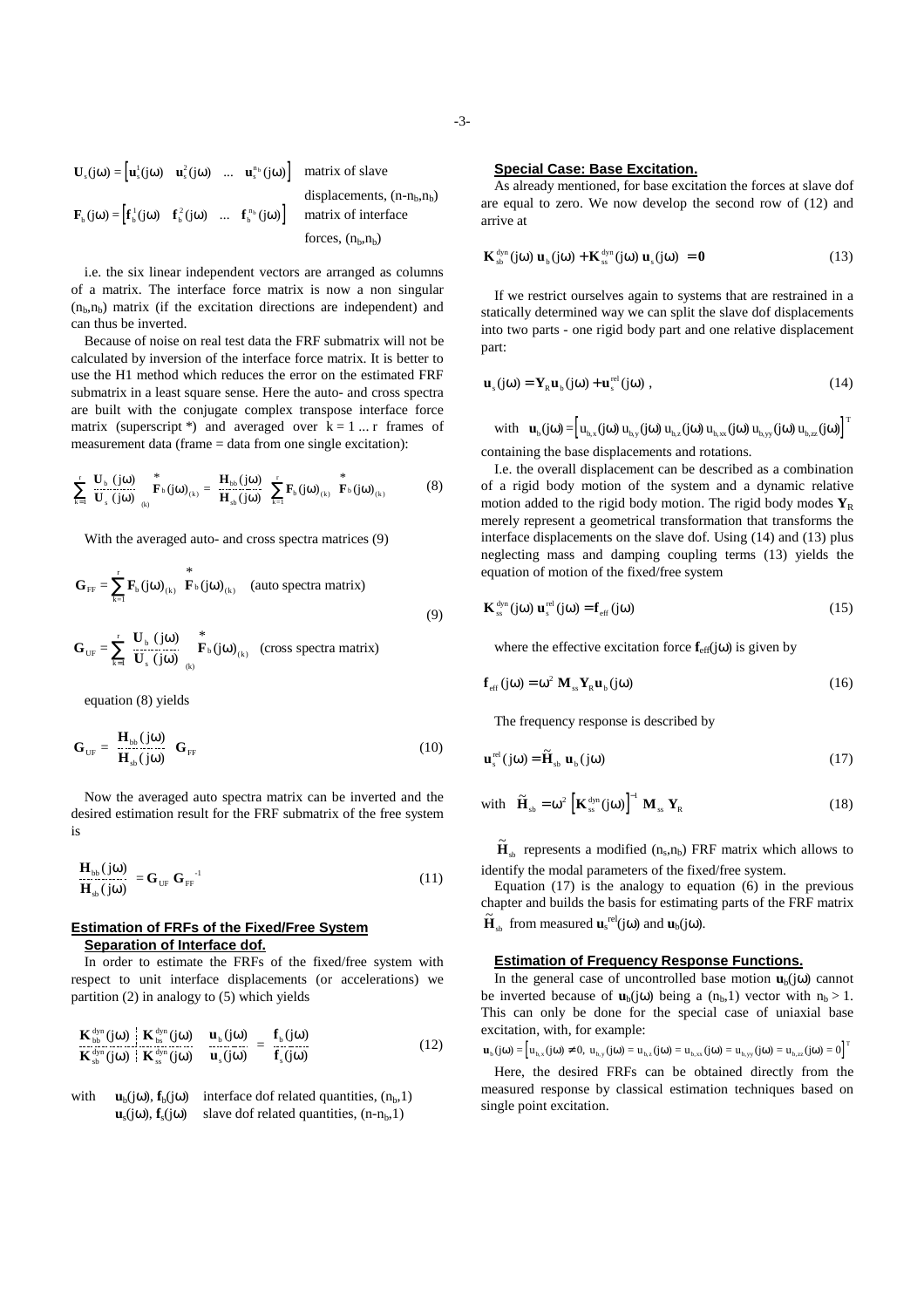If we restrict ourselves to systems that are restrained in a statically determined way it follows that  $n_b = 6$  in 3D,  $n_b = 3$  in 2D and  $n_b = 1$  in 1D.

Providing  $n_b$  linear independent base displacement vectors equation (17) can be extended to

$$
\mathbf{U}_{\mathrm{s}}^{\mathrm{rel}}(j\omega) = \widetilde{\mathbf{H}}_{\mathrm{sb}} \ \mathbf{U}_{\mathrm{b}}(j\omega) \tag{19}
$$

with

$$
\mathbf{U}_{\text{b}}(j\omega) = \begin{bmatrix} \mathbf{u}_{\text{b}}^{\text{I}}(j\omega) & \mathbf{u}_{\text{b}}^{\text{z}}(j\omega) & \dots & \mathbf{u}_{\text{b}}^{\text{n}_{\text{b}}}(j\omega) \end{bmatrix} \quad \text{matrix of base} \\ \text{displacements, } (\mathbf{n}_{\text{b}}, \mathbf{n}_{\text{b}})
$$
\n
$$
\mathbf{U}_{\text{s}}^{\text{rel}}(j\omega) = \begin{bmatrix} \mathbf{u}_{\text{s}}^{\text{rel}}(j\omega) & \mathbf{u}_{\text{s}}^{\text{rel}}(j\omega) & \dots & \mathbf{u}_{\text{s}}^{\text{rel}}(j\omega) \end{bmatrix} \quad \text{matrix of relative slave} \\ \text{displacements, } (\mathbf{n} - \mathbf{n}_{\text{b}}, \mathbf{n}_{\text{b}})
$$

i.e. the  $n<sub>b</sub>$  linear independent vectors are arranged as columns of a matrix. The interface displacement matrix is now a non singular  $(n_b, n_b)$  matrix and can thus be inverted.

Again the H1 method which reduces the error on the estimated FRF submatrix in a least square sense is used. The auto- and cross spectra are built with the conjugate complex transpose interface displacement matrix (superscript \*) and averaged over  $k = 1 ... r$ frames of measurement data:

$$
\sum_{k=1}^{r} \mathbf{U}_{s_{(k)}}^{\text{rel}} \stackrel{*}{\mathbf{U}}_{\text{b}} (j\omega)_{(k)} = \widetilde{\mathbf{H}}_{sb} \sum_{k=1}^{r} \mathbf{U}_{b} (j\omega)_{(k)} \stackrel{*}{\mathbf{U}}_{\text{b}} (j\omega)_{(k)} \tag{20}
$$

With the averaged auto- and cross spectra matrices (21)

$$
\mathbf{G}_{U_b U_b} = \sum_{k=1}^{r} \mathbf{U}_b (j\omega)_{(k)} \stackrel{*}{\mathbf{U}_b (j\omega)_{(k)}} \text{ (auto spectra matrix)}
$$
\n
$$
\mathbf{G}_{U^{rel} U_b} = \sum_{k=1}^{r} \mathbf{U}_s^{rel} \stackrel{*}{\mathbf{U}_b (j\omega)_{(k)}} \text{ (cross spectra matrix)}
$$
\n(21)

(20) becomes

$$
\mathbf{G}_{\mathbf{U}^{\text{rel}}\mathbf{U}_{\text{b}}} = \widetilde{\mathbf{H}}_{\text{sb}} \; \mathbf{G}_{\mathbf{U}_{\text{b}}\mathbf{U}_{\text{b}}} \tag{22}
$$

Now the averaged auto spectra matrix can be inverted. The desired estimation result for the FRF submatrix that can be used to identify the eigenfrequencies and mode shapes (but not the modal masses) of the fixed/free system is obtained from

$$
\widetilde{\mathbf{H}}_{sb} = \mathbf{G}_{\mathbf{U}^{rel} \mathbf{U}_b} \mathbf{G}_{\mathbf{U}_b \mathbf{U}_b}^{}
$$
 (23)

The measured interface forces  $\mathbf{F}(i\omega)$  are related to the measured base excitation matrix  $U_b(i\omega)$  by

$$
\mathbf{F}(j\omega) = \mathbf{H}^{\mathrm{F}}_{\mathrm{FU}_{\mathrm{b}}} \mathbf{U}_{\mathrm{b}}(j\omega) \tag{24}
$$

where  $\mathbf{H}_{\text{FU}_b}^{\text{F}}$  represents the  $(n_b, n_b)$  force FRF matrix related to unit base displacements.

Replacing the measured displacements  $U_s^{\text{rel}}$  in equations (20) and (21) by the measured interface forces  $\mathbf{F}(i\omega)$  allows the estimation of the forces due to unit base excitation

$$
\mathbf{H}_{\mathrm{FU}_{\mathrm{b}}}^{\mathrm{F}} = \mathbf{G}_{\mathrm{FU}_{\mathrm{b}}} \mathbf{G}_{\mathrm{U}_{\mathrm{b}}\mathrm{U}_{\mathrm{b}}}^{\mathrm{-1}} \tag{25}
$$

#### **IDENTIFICATION OF MODAL PARAMETERS**

With equations (11), (23) and (25) we finally assembled the information allowing an identification of the free/free system's modal parameters as well as the fixed/free system's modal parameters.

The modal parameters of the free/free system can be obtained from the FRFs estimated via (11) with standard modal extraction procedures. From the FRFs estimated via (23), however, only eigenfrequencies, mode shapes and modal damping values of the fixed/free system can be extracted. With the help of (25), though, the modal masses, mass participation factors and effective masses can be identified also using a special procedure presented by Link and Qian (1994) that will not be further discussed here.

#### **VERIFICATION OF THE METHOD**

The method was verified using a laboratory model of a space craft component called TSP (Truss Supported Platform) that has been designed and manufactured especially for modal identification and analytical model updating purposes. The main goal has been to place the most significant modes and eigenfrequencies in a frequency range from 20 to 200 Hz.

The TSP can be devided into two main parts. The platform and the support truss. The platform consists of a 800 by 1200 mm sandwich plate with aluminum honeycomb core (thickness 7.2 mm) and Carbon Fiber Reinforced Plastics (CFRP) face sheets (thickness 0.9 mm). The CFRP plate is mounted on the support truss as shown in figure 2. The struts of the truss are made of aluminum tubes with a diameter 15 mm and a wall thickness of 1 mm.

Figure 2: Survey of the TSP structure



#### **Finite Element Analysis**

The Finite Element Analysis to produce the data for test/analysis correlation has been performed with the program system IDEAS. The FE model for the free/free structure consisted of 436 nodes, 392 elements and 2616 dof, the one for the fixed/free structure of 385 nodes, 336 elements and 2246 dof. The analysis yielded eigenfrequencies and mode shapes from zero to 220 Hz. The eigenfrequencies for the free/free and the fixed/free model are presented in table 1 and table 2.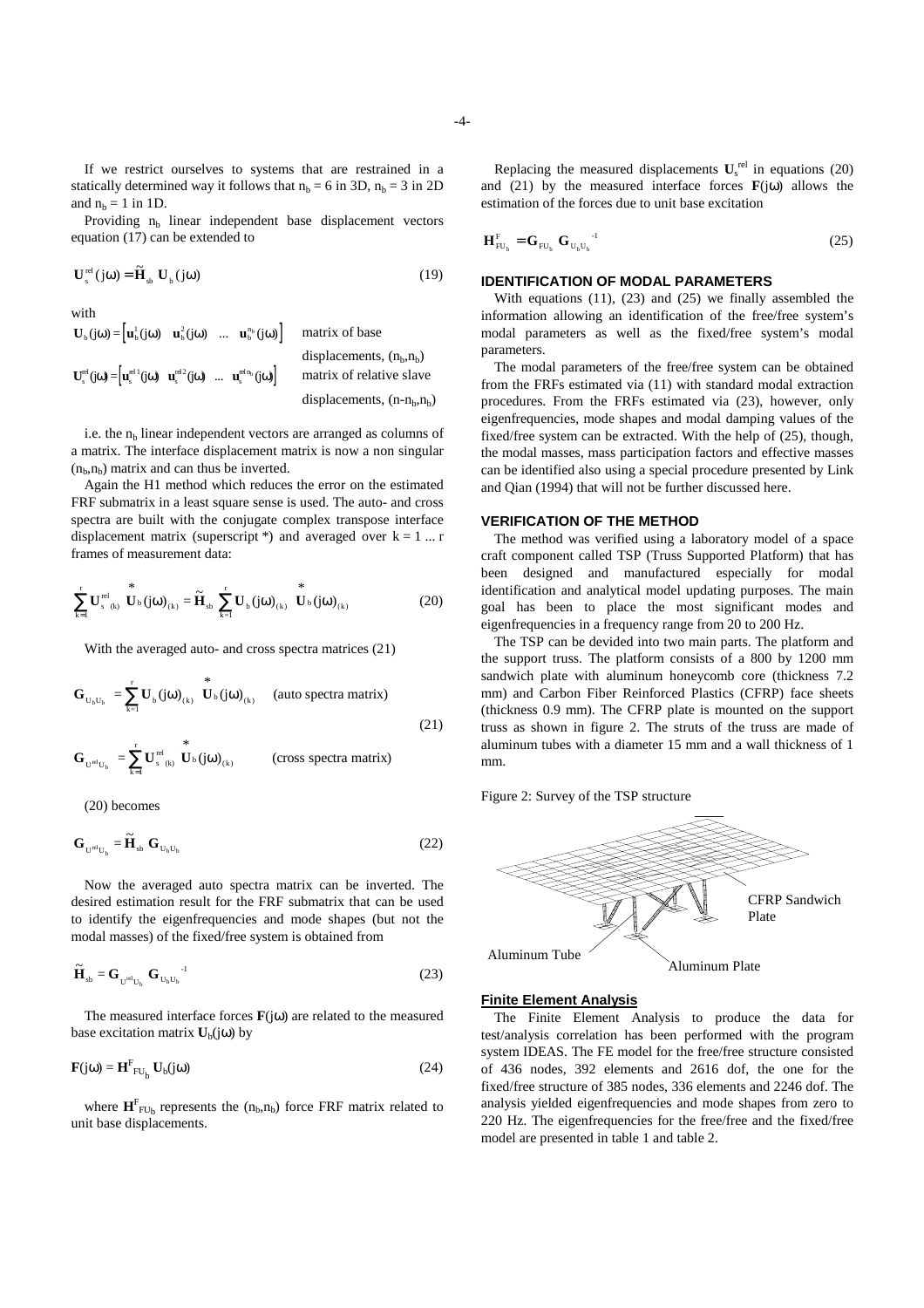### **Base Excitation Test**

As described above the test set-up had to provide  $n_b$  linear independent interface force vectors as well as  $n<sub>b</sub>$  linear independent base acceleration vectors. Because of the TSP structure not being symmetric the number of possible interface forces is six (3D case) if the structure is mounted in a statically determined manner. Thus the number of linear independent vectors to be provided by the test had to be six also. Normally this can only be accomplished by 6-axis shaking tables, for example, if each axis is excited separately  $(3$  translational axes  $+3$  rotational axes). Lacking a 6-axis shaking table a different approach had to be applied. The idea was to mount the structure on a elastically supported seismic block and excite this seismic block by hammer impacts at six different locations in order to produce six linear independent vectors.

In order to measure the interface forces a force measurement device (FMD) had been used as an interface between the seismic block and the TSP. The measured forces where related to a known point on the FMD. Thus the TSP structure could be regarded as being mounted in a statically determined way at this very point.

The excitation forces had been applied to the seismic block with a heavy rubber hammer and the frequency range to be examined was specified from zero to 200 Hz. The rubber hammer autospectrum showed that this frequency range could be excited sufficiently.

For each of the six defined excitation locations the Fourier transforms of six base accelerations, six interface forces and 65 structural responses (all measurement dof were located on the CFRP plate) have been calculated (15 times for averaging).

#### **Identification of Modal Data**

## **Free/Free Structure.**

The first step after acquisition of the test data in form of Fourier transforms was to estimate those six columns of the free/free structure's FRF matrix which are related to the interface forces. This has been done using in-house software that is based on the theory presented above. In figure 3 all 65 estimated FRFs (imaginary parts) with respect to unit interface force in z-direction are shown (third column of the FRF matrix (11)).

Figure 3: Free/free FRFs with respect to unit z-force



-5-

The six columns of the FRF matrix served as six independent references that were used for the following modal identification process. Thus theoretically all eigenfrequencies and mode shapes could be identified six times - once for each reference.

Of the overall nine elastic mode shapes of the free/free structure found by the FE analysis in the observed frequency band, only eight have been identified. The mode shapes forming the final result were identified from those references with the highest signal to noise ratio. For example, to identify the mode at 112.61 Hz the unit interface force in y-direction was used since this mode was not excited by the unit z-force according to figure 3. Table 1 shows the eigenfrequencies, modal damping ratios and modal masses that are related to the eight chosen mode shapes. In addition the analytic eigenfrequencies and the MAC values are shown also (MAC values are a means for comparison of two mode shapes. MAC = 0  $\rightarrow$  modes are orthogonal, MAC = 1  $\rightarrow$ modes are collinear).

| Table 1: Modal data of free/free TSP structure |
|------------------------------------------------|
|------------------------------------------------|

| #              | Freq.  | Freq.  | MAC   | Modal | Modal             |
|----------------|--------|--------|-------|-------|-------------------|
|                | (FEA)  | (Test) | value | Mass  | Damping           |
|                | [Hz]   | [Hz]   | L-1   | [kg]  | $\lceil\% \rceil$ |
|                | 38.82  | 38.31  | 0.94  | 2.12  | 0.67              |
| $\overline{c}$ | 61.29  | 60.50  | 0.93  | 0.58  | 1.02              |
| 3              | 77.51  | 65.00  | 0.75  | 0.58  | 1.33              |
| 4              | 83.76  | 83.25  | 0.92  | 2.04  | 1.96              |
| 5              | 85.40  |        |       |       |                   |
| 6              | 110.36 | 112.61 | 0.98  | 1.68  | 1.15              |
| 7              | 161.85 | 120.95 | 0.73  | 0.64  | 1.05              |
| 8              | 171.03 | 162.37 | 0.94  | 0.50  | 1.21              |
| 9              | 188.53 | 181.50 | 0.99  |       | 0.96              |

The underlined modal masses showed the smallest variations during the identification process and are therefore more reliable than the others.

The identified mode shapes were almost free from noise effects and the results show that the estimation of FRFs with respect to measured interface forces of the fixed/free structure provides a basis for the identification of the free/free structure's modal data. Only one free/free mode shape could not be identified from the FRFs because it was not excited significantly.

### **Fixed/Free Structure.**

The first step after acquisition of the test data in form of Fourier transforms here was to estimate those six columns of the fixed/free structure's FRF matrix which are related to the base accelerations. This has been done using in-house software that is based on the theory presented above. In figure 4 all 65 estimated FRFs with respect to unit base accelerations are shown (third column of the FRF matrix (23)).

Comparing the FRFs with respect to unit z-interface force in figure 3 with those with respect to unit z-base accelerations in figures 4 indicates that the latter exhibit more noise. This lack of accuracy lead to uncertainties of the estimated FRFs that may be traced back to the low base acceleration levels resulting from the